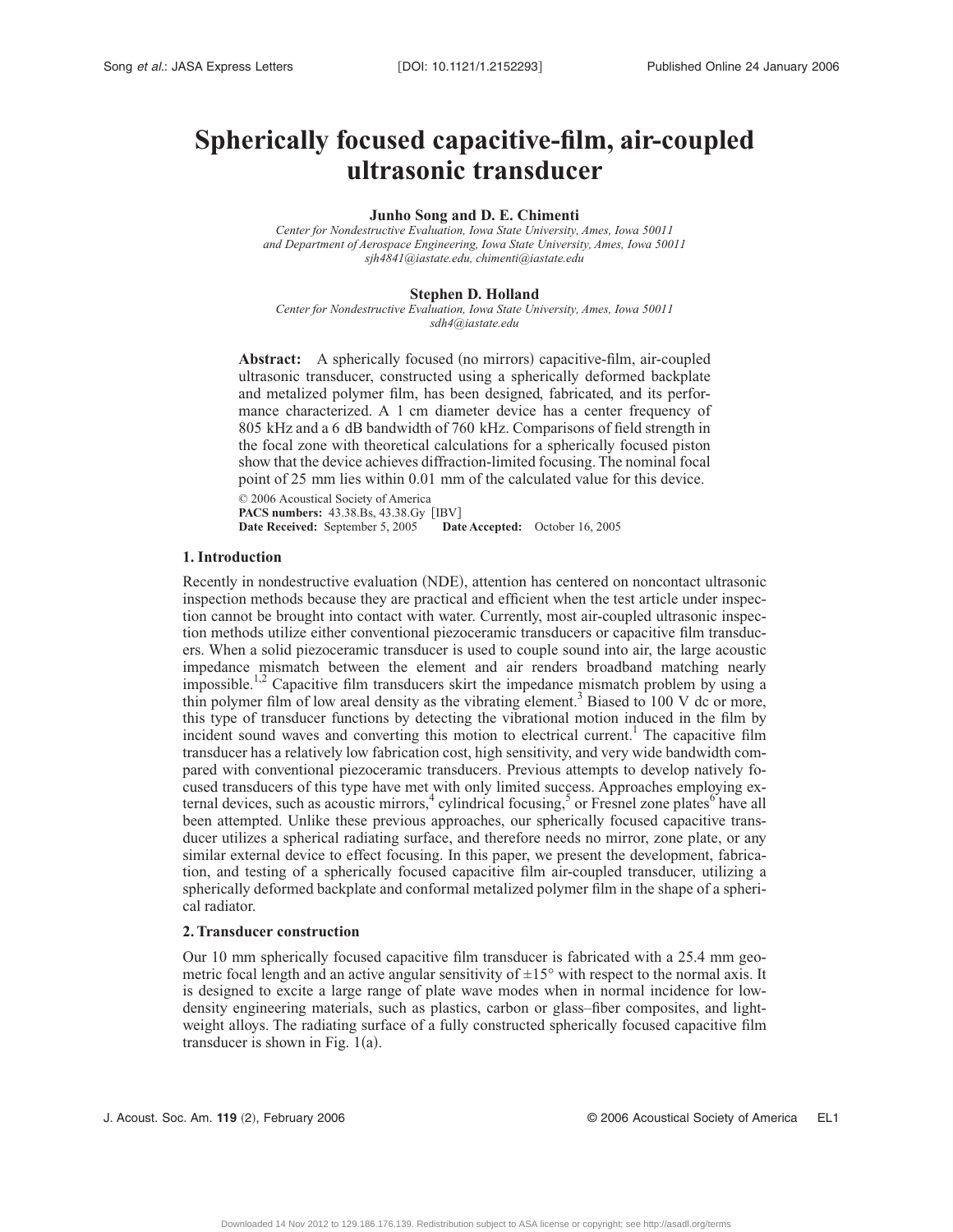

Fig. 1. (a) A photograph of a 5 mm radius, 25.4 mm focal length spherically focused capacitive micromachined air-coupled ultrasonic transducer. A white line on a  $6 \mu m$  Mylar/Al film is the reflection of a light source. (b) A SEM image of a flexible copper/polyimide backplate.

Our concept for a spherically focused transducer is based on the premise that both sides of the capacitor, the backplate and the polymer film, can be made to conform to a section of spherically curved surface. We have accomplished this goal by utilizing a flexible copper(Cu)/polyimide(PI) backplate, molded to a spherically curved backplate fixture, and a suitably prepared conformal metalized Mylar film. The flexible and permanently deformable Cu/PI backplate is a two-layer structure consisting of a 17  $\mu$ m thick copper layer bonded to a 130  $\mu$ m thick polyimide substrate, commonly used for flexible printed circuits. We pattern the copper layer of this material with 40  $\mu$ m depressions having 80  $\mu$ m center-to-center spacing, as shown in Fig. 1(b). Then, the backplate is carefully deformed to conform to a machined spherically curved backplate fixture, whose radius is the same as the desired geometric focal length of the transducer.

A 6  $\mu$ m thick aluminized Mylar film, mechanically deformed to give it a spherical shape, completes the transducer. The fabrication of a conformal polymer film was another innovation necessary for the construction of a natively focused capacitive air-coupled transducer. To suppress performance-robbing wrinkles in the Mylar film, we have mechanically stretched the metalized Mylar film using a warm steel ball bearing. The radius of the ball bearing is approximately the same as the geometric focal length of the spherically focused capacitive transducer. After stretching the Mylar film, it assumes a spherical shape and can be fitted directly to the Cu/PI backplate without wrinkling, when a bias voltage is also applied.

#### **3. Transducer characterization**

To characterize our new device, we measure the sound pressure fields radiating from the spherically focused transducer by a second 10 mm diameter capacitive film transducer, baffled by a 200  $\mu$ m diameter aperture, giving a quasipoint receiver that is scanned through the focal zone of the spherical transmitter under study. The receiver uses the same film and construction details as the focused transmitter, so its bandwidth characteristics are identical to the probe under test. The receiver is biased to 200 V dc.

The focused probe is excited by a bandwidth-tailored 200  $\mu$ s random-phase signal.<sup>4</sup> Figure 2(a) shows the typical response of our spherically focused capacitive transducer, and Fig. 2(b) shows its corresponding frequency spectrum. All our measurements are relative, so amplitude units are arbitrary. The latter shows that the frequency spectrum is centered at 805 kHz with a 6 dB bandwidth of approximately 760 kHz, which is measured at a lower and upper frequency of 446 and 1207 kHz, respectively. This bandwidth is not only far wider than all piezoceramic transducers, but also wider than most damped water-coupled piezoceramic transducers.

For reference we have defined a simple Cartesian coordinate system, as shown in Fig. 3(a). The origin of the coordinate system is located at the center of the concave face of the spherical backplate in the spherically focused capacitive transducer. Figure  $3(a)$  shows the measured sound fields in the  $x-z$  plane at  $y=0$ , radiated from the spherically focused capacitive air-coupled transducer whose geometric focal length is 25.4 mm. The sound field is scanned in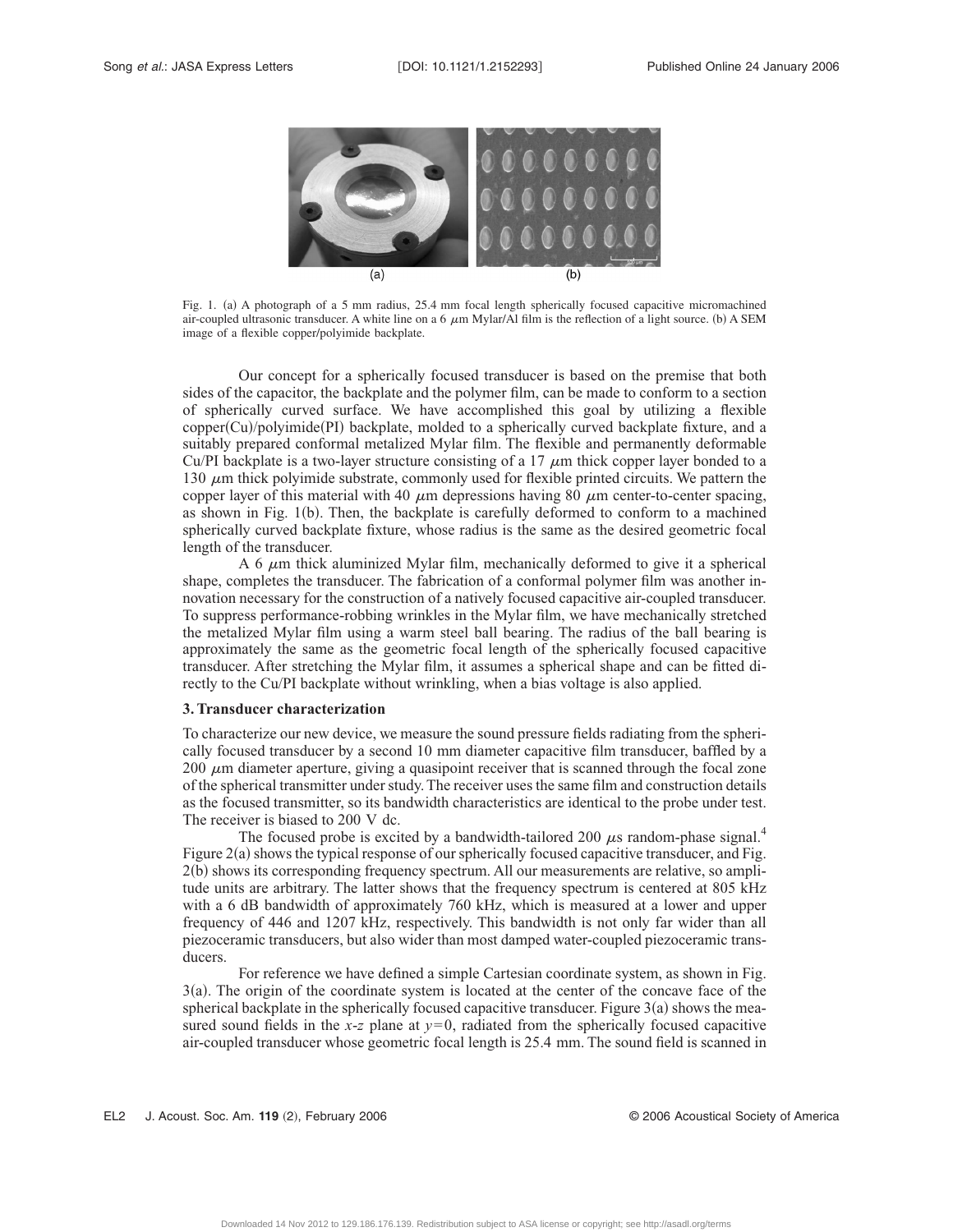

Fig. 2. (a) Typical amplitude response and (b) the corresponding frequency spectrum. The quasipoint receiver has a 200 V dc bias, and the transmitter is driven by a broadband excitation at 250 V peak to peak.

the *x*-*z* plane over an area of 8 mm $\times$  35 mm and with spatial resolutions of 0.1 and 0.2 mm in the *x* and *z* axis, respectively. The figures show peak-to-peak sound field amplitudes at each point where dark red represents a much stronger sound field amplitude than a dark blue region. For broadband excitation, we have obtained the maximum amplitude at 24.9 mm. The focal zone extends from 17.1 and 34.1 mm, respectively. Figure 3(b) shows the measured sound field in the  $x$ -*y* plane at  $z$ = 15, 25, and 35 mm. The figure clearly shows a point focusing performance of the transducer.

To evaluate the transducer's performance, we compare our experimental result with a theoretical prediction using the Rayleigh–Sommerfield model.<sup>7</sup> Figure 4 shows the cross section of the focal region of the measured and theoretical sound pressure fields for a 10-cycle 800 kHz tone burst excitation, radiated from the spherically focused air-coupled transducer. The sound pressure from a focused piston radiator is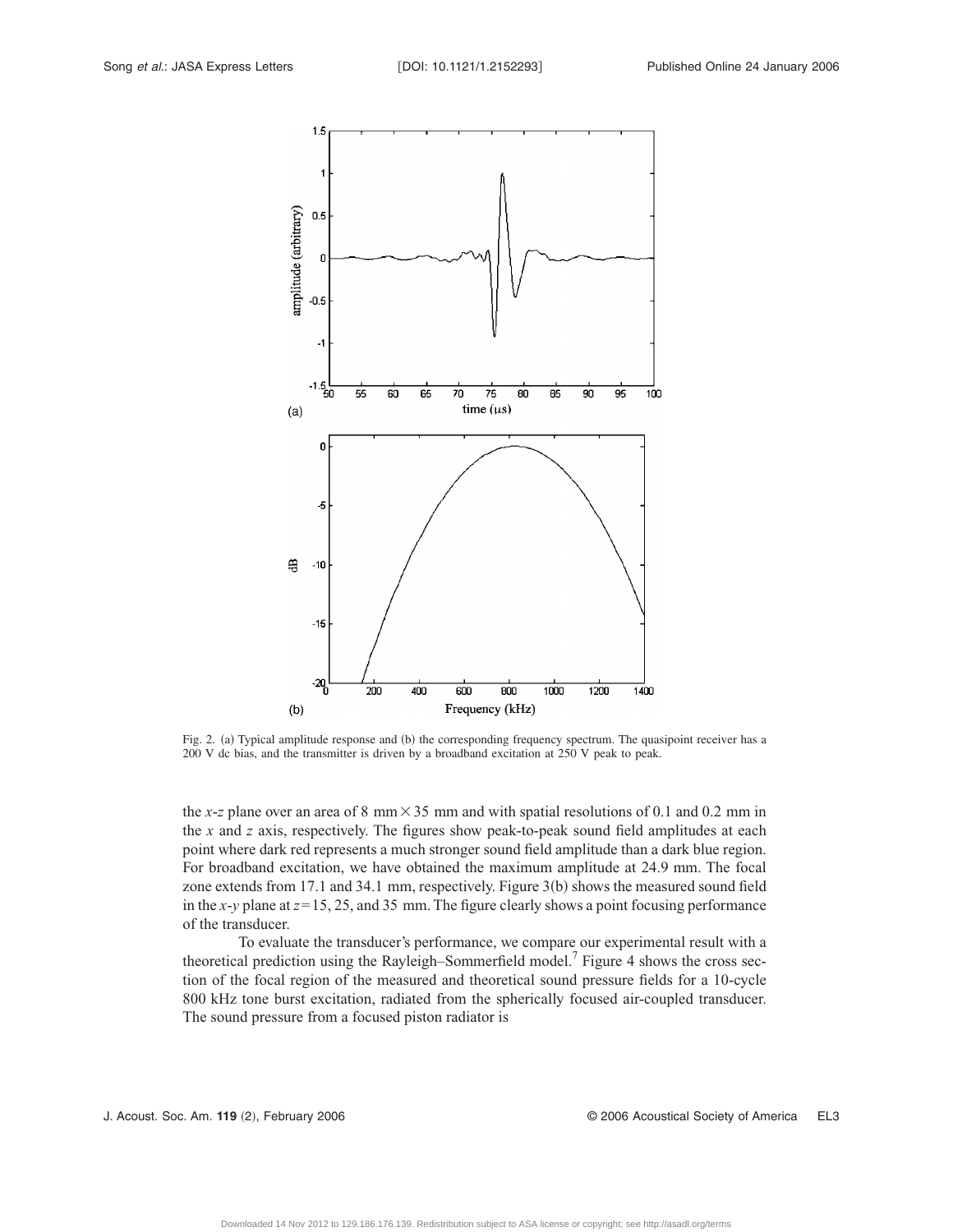

Fig. 3. (Color online) Measured sound pressure fields radiated from a 5 mm radius, 25.4 mm focal length spherically focused air-coupled transducer driven by broadband transient signals: (a) sound pressure field in the *x*-*z* plane at  $y=0$ , and (b) sound pressure fields in the *x*-*y* plane at  $z=15, 25$ , and 35 mm. Darker red regions represent stronger sound pressure fields than dark blue regions. *Those looking at a printed black and white version of this figure may* find it helpful to look at the color version of this figure in the online publication).

$$
p(R_0, y, \omega) = -i\omega\rho\nu_0 a^2 [\exp(ik\bar{R}_0)/\bar{R}_0][J_1(kay/\bar{R}_0)/(kay/\bar{R}_0)],
$$
 (1)

where  $R_0$  is the focal length,  $\bar{R}_0 = \sqrt{R_0^2 + y^2}$ , *y* is the radial distance, *k* is the wave number,  $\rho$  is the mass density of the medium, *p* is the radiating sound pressure, *a* is the radius of a piston



Fig. 4. (Color online) Cross sections of the focal region of the measured and theoretical sound pressure fields radiated from a 5 mm radius, 25.4 mm focal length, spherically focused air-coupled transducer when driven by an 800 kHz tone burst.

EL4 J. Acoust. Soc. Am. **119** 2, February 2006 © 2006 Acoustical Society of America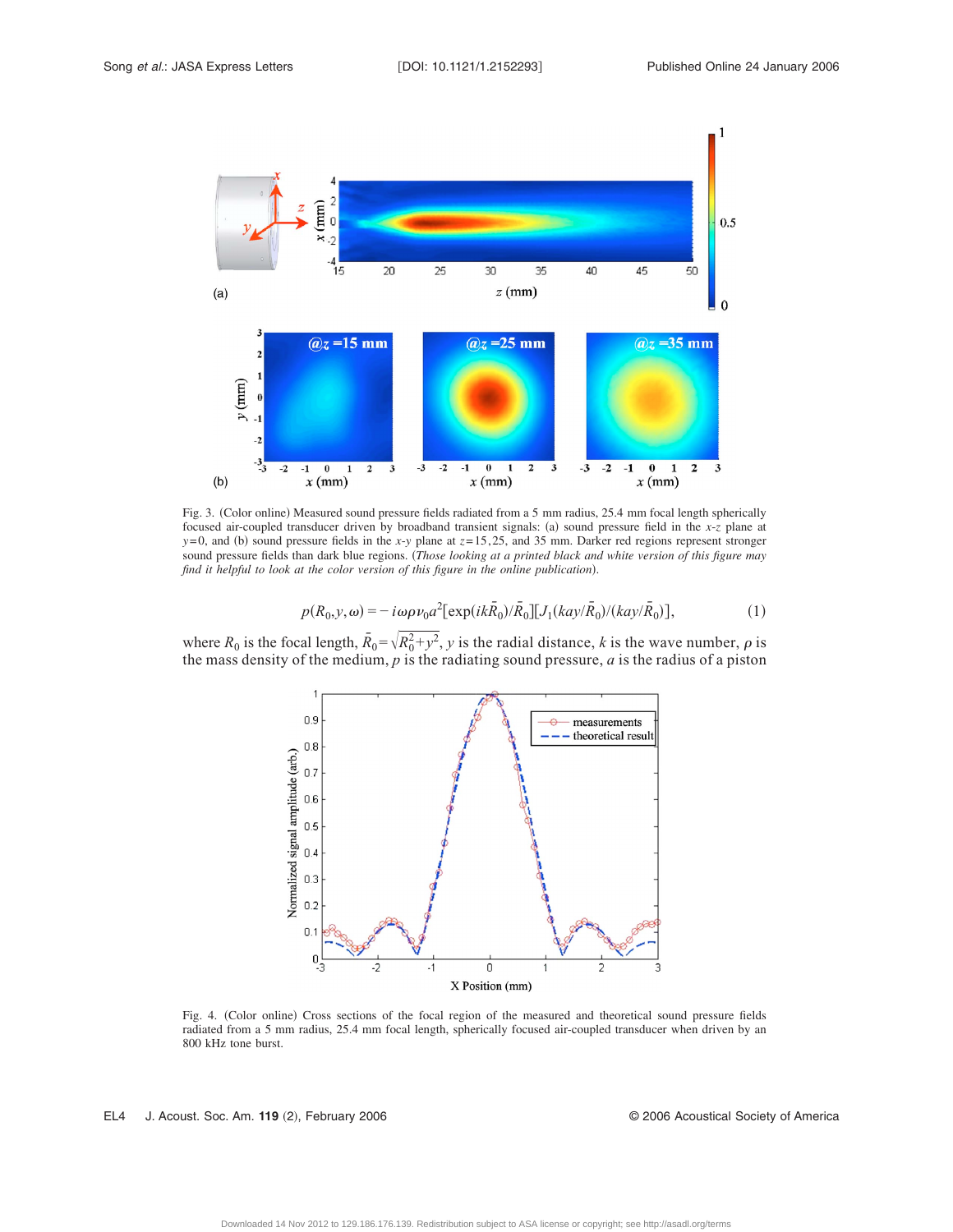

Fig. 5. (Color online) A comparison of the experimental measurement in the focal plane and Rayleigh–Sommerfeld theoretical prediction for a narrow band 500 kHz tone burst. The upper half is the experiment, and the lower half is the theoretical prediction, illustrating the transducer's nearly perfect axial symmetry. *Those looking at a printed black and white version of this figure may find it helpful to look at the color version of this figure in the online* publication).

transducer,  $v_0$  is the piston velocity (assumed uniform over the face of the radiator), and  $J_1$ is the first-order Bessel function. The calculation has no adjustable parameters except for the arbitrary amplitude. Our measurements are obtained at the focal zone for each excitation signal, which we have found in the *x*-*z* plane scan. The full width at half-maximum (FWHM) value, or 6 dB dropoff point, is measured to be 1.38 mm, and its theoretical prediction is 1.37 mm. The theoretical prediction is sufficiently close to the experimental measurements for us to conclude that our device is operating like an ideal spherically focused piston radiator. Figure 5 shows the experimental measurement (in the upper half-frame) compared with the theoretical prediction (in the lower half-frame) of the focal-plane behavior of the focused transducer at 500 kHz. Because the radiating surface is spherical, resolution of the focused beam is diffraction limited, controlled only by deviations in the fixture sphericity, the device diameter, medium sound wave speed, and the frequency.

# **4. Conclusion**

We have presented a simple, yet reliable, design of natively focused micromachined capacitive air-coupled ultrasonic transducers and have shown a simple method to fabricate them. By selecting a flexible substrate as a backplate, we eliminate one of the most difficult and unsolved problems in backplate fabrication. Moreover, because our device is natively focused, this transducer eliminates the need for auxiliary focusing devices, such as acoustic mirrors or zone plates. We have demonstrated that it behaves accurately like a spherically focused piston radiator. We anticipate this device's high signal amplitude, wide bandwidth, and optimal spatial resolution will significantly improve air-coupled ultrasonic nondestructive evaluation and imaging applications.

### **Acknowledgments**

This work is supported by NASA under award NAG-1-029098.